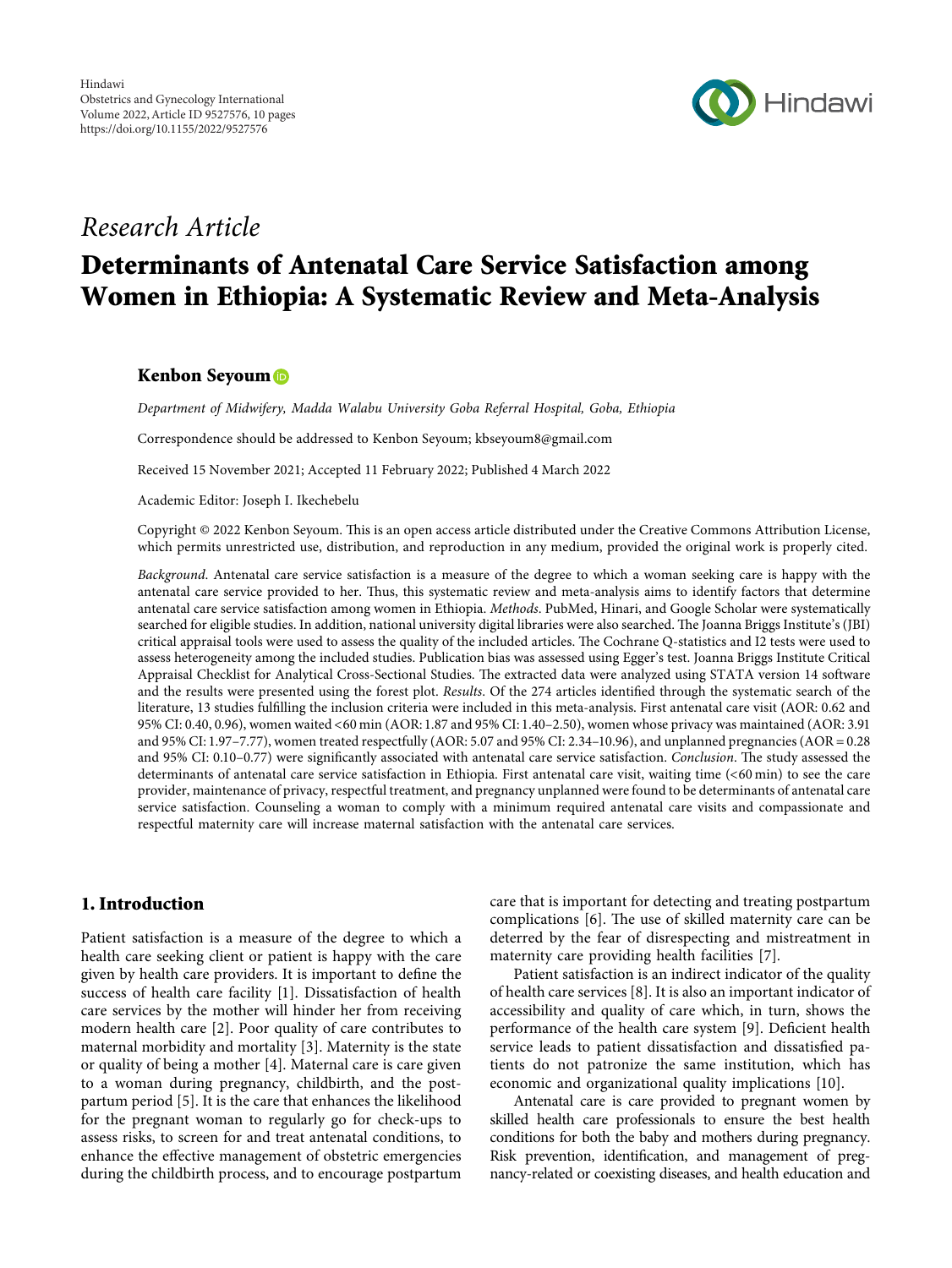promotion are the components of antenatal care  $[11]$  $[11]$  $[11]$ . The World Health Organization recommends quality antenatal care for all women to ensure positive pregnancy outcomes [\[12\]](#page-8-0). The quality of antenatal care is important and settings with low resources, shortages in essential equipment or medicines, and lack of skilled staff struggle to offer quality antenatal care [\[13\]](#page-8-0).

Although a number of studies have identified determinants of antenatal care service satisfaction in Ethiopia, these tend to be limited to certain areas and present findings which are highly variable, inconsistent, and nonrepresentative. In this regard, the absence of a nation-wide study was identified as a significant gap. Thus, this systematic review and metaanalysis are meant to summarize the determinants of antenatal care service satisfaction among women in Ethiopia. The findings from this study will help antenatal care providers, policymakers, and concerned bodies to know antenatal care dissatisfying factors, and modifying or intervening them.

## **2. Materials and Methods**

2.1. Search Strategy. The study protocol was registered in the International Prospective Register of Systematic Reviews (PROSPERO), the University of York Centre for Reviews and Dissemination (ID number: (CRD42019137013). This review and meta-analysis were conducted according to the guideline of Preferred Reporting Items for Systematic reviews and Meta-Analysis (PRISMA) [\[14](#page-8-0)]. Protocol was published on PROSPERO and can be found using the registration number provided above.

#### *2.2. Eligibility Criteria*

#### *2.2.1. Inclusion Criteria*

*(1) Setting*. Only quantitative studies carried out in health institutions in Ethiopia were included in this systematic review and meta-analysis.

*(2) Language*. Only articles published in English were retrieved for review. No articles published in another language were found.

*(3) Publication Condition*. Both published and unpublished articles were considered for this review.

*Intervention(s)/exposure(*s*)*: All pregnant women attending antenatal care.

Outcome: The primary outcome is the determinants of ANC service satisfaction among woman in Ethiopia. It is defined as the degree to which an antenatal care seeking woman is happy with the antenatal care given by health care providers, which was measured by different sociodemographic and care provider factors.

*2.2.2. Exclusion Criteria.* Studies for which we are unable to get the necessary details after contacting the authors were excluded. Studies on intranatal care, case series, and case studies were also excluded.

2.3. Information Sources and Search Strategy. The following databases were searched to find potentially relevant articles: PubMed, Hinari, and Google Scholar. No date limit was applied. National university digital libraries, such as the electronic library of Addis Ababa University, were searched to include gray literature. Hand searches of the reference lists of all included studies were also conducted. Identified articles were directly transferred to endnote citation manager for inclusion.

Search terms such as "magnitude", "prevalence", "determinants," "associated factors," "antenatal care," "prenatal care," and "satisfaction" were used. The Boolean operators (OR and AND) were used to combine search terms. Examples of a searching strategy fit for all the databases searched are available in supporting information (Additional file [1\)](#page-8-0).

The following procedures are guided this systematic review. First, the electronic database search results were imported into the reference management software (Endnote™) and all duplicates were removed. In the second step, all articles were screened by their title, abstract, and full text for eligibility against the predefined inclusion and exclusion criteria. Third, a full document manuscript review was conducted and studies were removed through the predefined exclusion criteria. Finally, the included articles were evaluated based on the Joanna Brigg's Institute (JBI) quality assessment tool [[15, 16\]](#page-8-0).

2.4. Data Selection and Extraction. The articles for this study were selected guided by a PRISMA flow diagram. Data charting and screening process was performed independently (KS) based on eligibility criteria by using Microsoft Excel™. This was conducted after extracting the titles and abstracts of the eligible studies and after removing duplicates. The retrieved articles were uploaded to endnote software citation manager and duplicates were removed. The data extraction form included the name of the author, year of publication, regions where the study was conducted, sample size, response rate, setting, and type of study design. The log odds ratios with 95% confidence intervals for the included variables were extracted in a binary format. The extracted data were imported to STATA version 14 for data analysis. The data collection and checking was conducted by a single author (KS) and two corresponding authors of the included studies were contacted twice through e-mail provided on their published papers.

*2.5. Risk of Bias.* Risk of bias was assessed using JBI Critical Appraisal Checklist for Analytical Cross-Sectional Studies [\[15\]](#page-8-0). The checklist has 8 parameters:  $(1)$  criteria for inclusion in the sample clearly defined; (2) study subjects and the setting described in detail; (3) exposure measured in a valid and reliable way; (4) objective, standard criteria used for the measurement of the condition; (5) confounding factors identified, (6) strategies to deal with confounding factors stated; (7) the outcomes measured in a valid and reliable way; and (8) was appropriate statistical analysis used? All articles assessed had a high score and all of them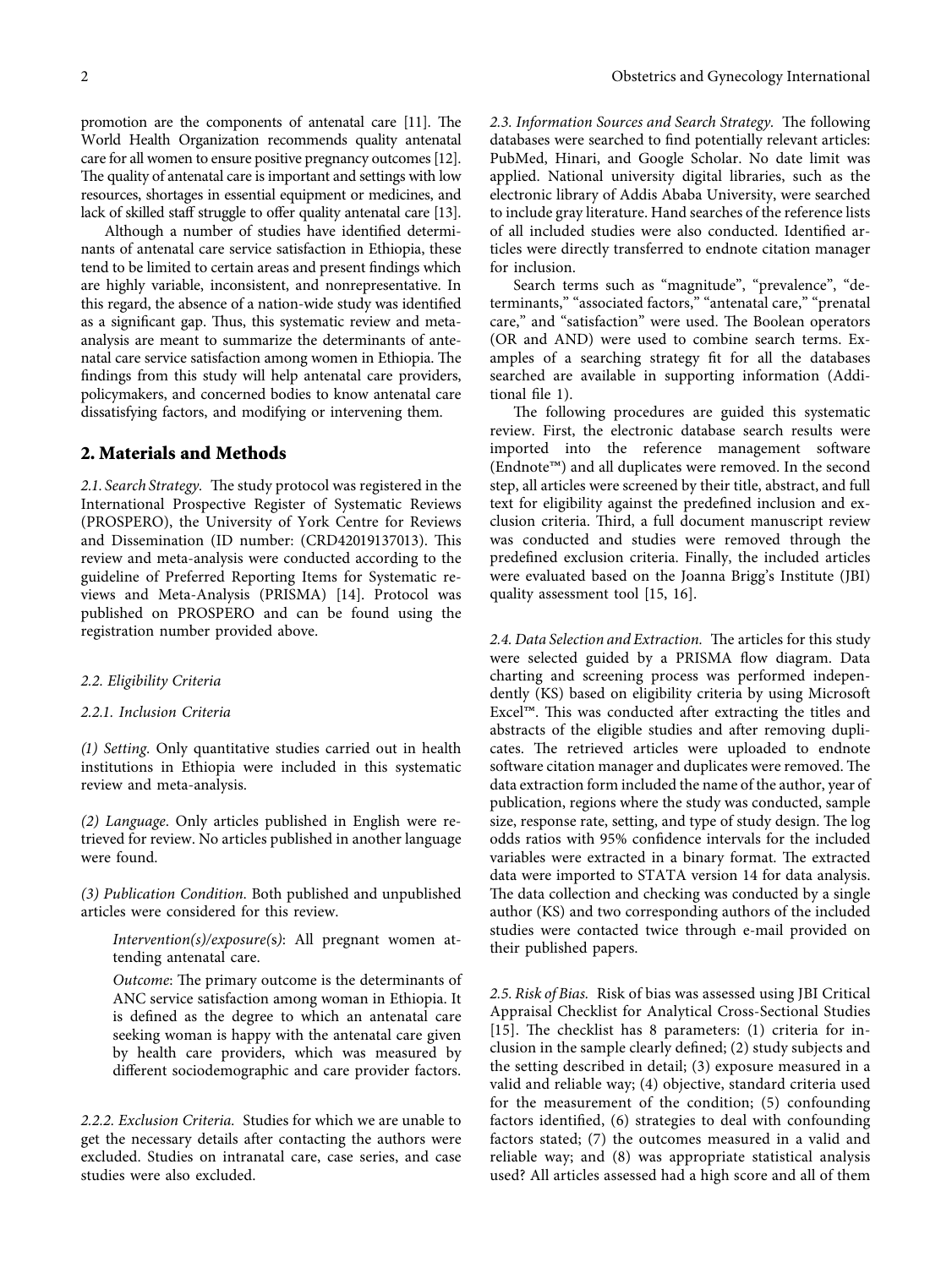were included in the study (additional file [2](#page-8-0)). The risk of bias assessment was conducted independently by the researcher.

2.6. Data Synthesis. The odds ratio for determinant data were computed by pooling odds ratio reported in the original studies and the standard error (SE) for the natural logarithm of odds ratios (ln OR) were calculated using reformula SE (ln OR) =  $\sqrt{(1/a) + (1/b) + (1/c) + (1/d)}$ . The pooled odds ratio with their 95% CI were presented using forest plot. Both the random and fixed effect model was used to determine determinants of ANC service satisfaction. Heterogeneity of the reported pooled odds ratio was assessed by computing Cochrane Q-statistic and *I*<sup>2</sup> statics. *I*<sup>2</sup> test statistics result of 25%, 50%, and 75% was declared as low, moderate, and high heterogeneity, respectively [\[17](#page-8-0)]. STATA version 14 software (StataCorp LP.2015, College Station, TX : USA) were used for all statistical analyses.

*2.7. Publication Bias.* Egger's test was used to assess publication bias. A *P*-value of less than 0.05 was used to declare the publication bias.

*2.8. Sensitivity Analysis.* A leave-one-out Sensitivity analysis using a random-effects model was performed to assess the influence of a single study on the overall pooled estimate. The result of sensitivity analysis is given in an additional file [3.](#page-8-0)

#### *2.9. Operational definition*

**Unplanned pregnancies** occur when no children or extra children are not needed or when the pregnancy occurs earlier than desired.

**Respect** refers to what pregnant women think about their treatment with dignity and compassion.

**Satisfaction** shows how happy an antenatal care seeking woman is with the care provided by the antenatal care provider.

**Privacy** in this study refers to absence of another person in the antenatal care room during providing antenatal care and consultation service to a woman.

#### **3. Results**

*3.1. Selection of Sources of Evidence.* A total of 274 articles were retrieved during our primary search. Of these, 163 articles were excluded due to duplication. The titles and abstracts of the remaining 111 articles have been screened and 41 articles that do not meet the inclusion criteria were removed. The remaining 70 articles were screened in full, and 30 articles that were found to be outside the study area were removed. The full text of the remaining 40 articles were also assessed in detail against the eligibility criteria, and 27 articles were excluded as they did not have any important information (no relevant information and not prenatal care). Finally, 13 articles that meet the inclusion criteria are left for final analysis (Figure [1\)](#page-3-0).

3.2. Characteristics of the Included Studies. Thirteen studies are included in this review. All of them are cross-sectional by design. Six of the included studies were from Southern Nation Nationalities And Peoples Region (SNNPR) [[18–23](#page-8-0)], four from Oromia [[24](#page-8-0)[–27\]](#page-9-0), one from Amhara region [[28](#page-9-0)], one from Harari [[29](#page-9-0)], and one from Addis Ababa city [[30](#page-9-0)]. Regarding the response rate, all studies had a good response rate (>88%) (Table [1\)](#page-3-0).

#### *3.3. Determinants of Antenatal Care Service Satisfaction*

*3.3.1. Association between Maternal Age and Antenatal Care Service Satisfaction*. The association between maternal age and antenatal care service satisfaction was examined based on the findings from three studies  $[21, 25, 30]$  $[21, 25, 30]$  $[21, 25, 30]$ . The pooled odds ratio (AOR: 0.91, 95% CI: 0.66–1.25) showed that antenatal care service satisfaction is not affected by the age of mother. The studies showed moderate heterogeneity  $(I^2 = 49.2\%$  and  $P = 0.140$ ) (Figure [2\)](#page-4-0). Hence, a fixed effects model was employed to do the final analysis.

*3.3.2. Association between Maternal Education and Ante-Satisfaction.* Seven [\[19](#page-8-0), 21, 23-25, [29, 30](#page-9-0)] reported the association between women's education and antenatal care service satisfaction. The pooled results of these studies showed that antenatal care service satisfaction is not affected by women's educational status. The pooled odds ratio of the study is (OR: 0.84, 95% CI:  $0.58-1.22$ ). The study showed a heterogeneity of 74.55 and  $P \le 0.01$ . Egger's test revealed the absence of publication bias  $(P = 0.41)$  (Figure [3\)](#page-4-0).

*3.3.3. Association between Number of Antenatal Care Visit* and Antenatal Care Service Satisfaction. The meta-analysis to test the association between antenatal care service satisfaction and number of antenatal care visits was based on the result of nine studies  $[19, 20, 22, 23, 25, 26, 28-30]$  $[19, 20, 22, 23, 25, 26, 28-30]$  $[19, 20, 22, 23, 25, 26, 28-30]$  $[19, 20, 22, 23, 25, 26, 28-30]$  $[19, 20, 22, 23, 25, 26, 28-30]$  $[19, 20, 22, 23, 25, 26, 28-30]$  $[19, 20, 22, 23, 25, 26, 28-30]$ . The pooled odds ratio (AOR = 0.62, 95% CI: 0.40, 0.96) showed that pregnant women having first ANC were 38% less likely to be satisfied than women having more than one visit. The  $I^2$ test showed the existence of high heterogeneity ( $I2 = 84.3\%$ ,  $P \leq 0.01$ ). Egger's test revealed the absence of publication bias with a *P*-value of 0.85 (Figure [4\)](#page-5-0).

*3.3.4. Association of Waiting Time and Antenatal Care* Service Satisfaction. This study assessed the association between waiting time to see an antenatal care providers and antenatal care service satisfaction using three studies  $[24, 26, 30]$  $[24, 26, 30]$  $[24, 26, 30]$ . The results of this meta-analysis showed that a waiting time of <60 minutes was positively associated with antenatal care service satisfaction. The pooled odds ratio indicated that women waiting <60 minutes had 1.87 times (AOR: 1.87, 95%; CI: 1.40–2.50) higher odds of ANC satisfaction compared to their counterparts. The included studies showed an absence of heterogeneity  $(I^2 = 0.0\%$  and *P* < 0.547) (Figure [5\)](#page-5-0).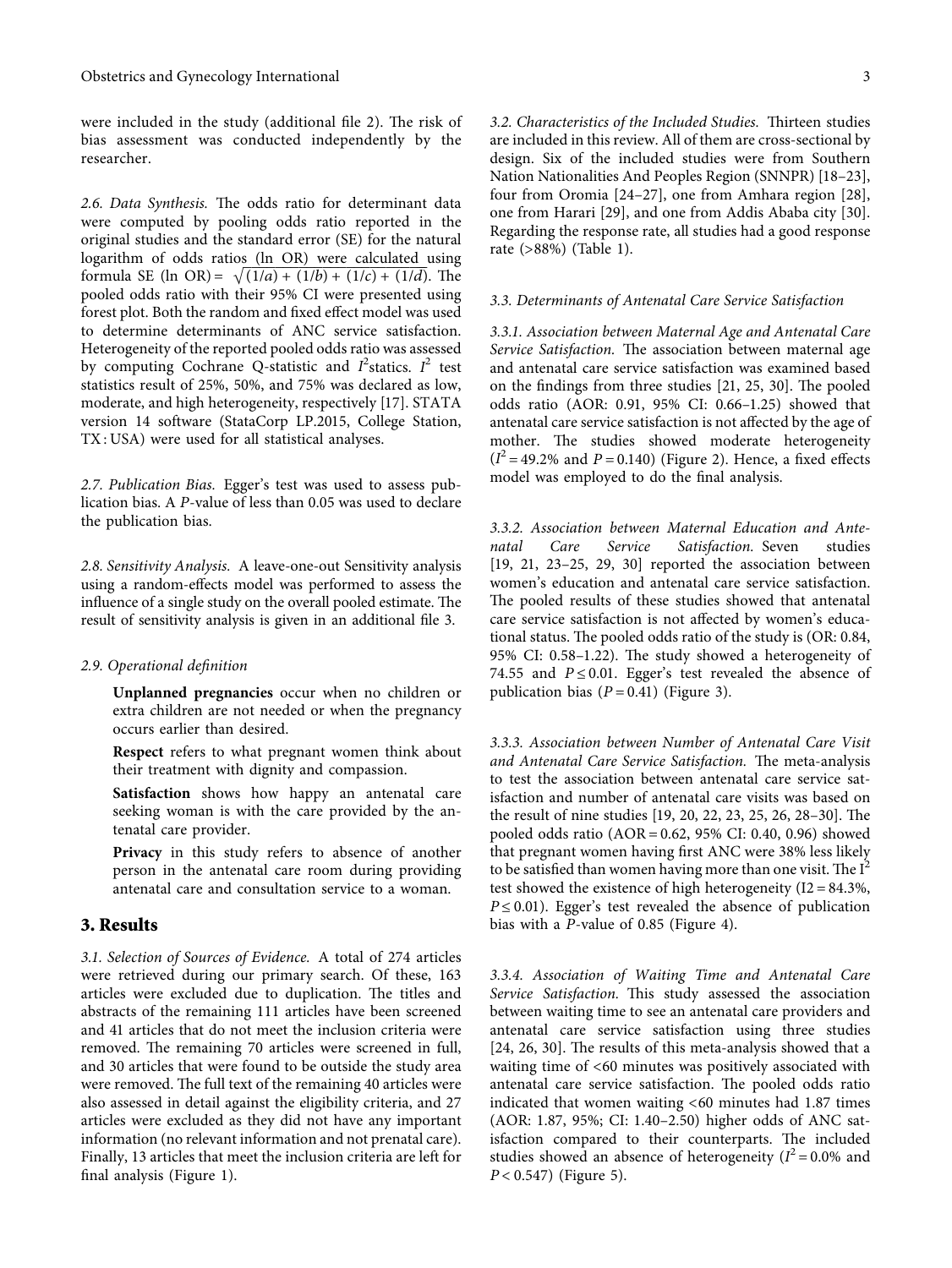<span id="page-3-0"></span>

Figure 1: PRISMA flow diagram of study selection for systematic review and meta-analysis of determinants of antenatal care service satisfaction among women in Ethiopia.

| S. no | Authors          | Year | Region       | Setting            | Design          | Response rate | Sample size |
|-------|------------------|------|--------------|--------------------|-----------------|---------------|-------------|
|       | Tesfave et al.   | 2017 | <b>SNNPR</b> | Health institution | Cross-sectional | 100           | 290         |
| 2     | Yohanness et al. | 2013 | <b>SNNPR</b> | Health institution | Cross-sectional | 100           | 363         |
| 3     | Chemir et al.    | 2014 | Oromia       | Health institution | Cross-sectional | 100           | 389         |
| 4     | Lakew et al.     | 2018 | <b>SNNPR</b> | Health institution | Cross-sectional | 100           | 405         |
| 5     | Selgado et al.   | 2019 | Oromia       | Health institution | Cross-sectional | 91            | 737         |
| 6     | Asefa et al.     | 2020 | Oromia       | Health institution | Cross-sectional | 100           | 358         |
| 7     | Bekele et al.    | 2017 | Oromia       | Health institution | Cross-sectional | 95.64         | 386         |
| 8     | Mekonnen         | 2017 | <b>SNNPR</b> | Health institution | Cross-sectional | 98.8          | 418         |
| 9     | Ejigu            | 2013 | Amhara       | Health institution | Cross-sectional | 93.2          | 369         |
| 10    | Kebede           | 2020 | <b>SNNPR</b> | Health institution | Cross-sectional | 93            | 303         |
| 11    | Muzemil          | 2014 | Addis-Ababa  | Health institution | Cross-sectional | 100           | 422         |
| 12    | Gelaw            | 2020 | <b>SNNPR</b> | Health institution | Cross-sectional | 88            | 340         |
| 13    | Birhanu et al.   | 2020 | Harari       | Health institution | Cross-sectional | 97.4          | 513         |

Table 1: Descriptive summary of thirteen studies included in the meta-analysis of determinants of ANC service satisfaction among women in Ethiopia.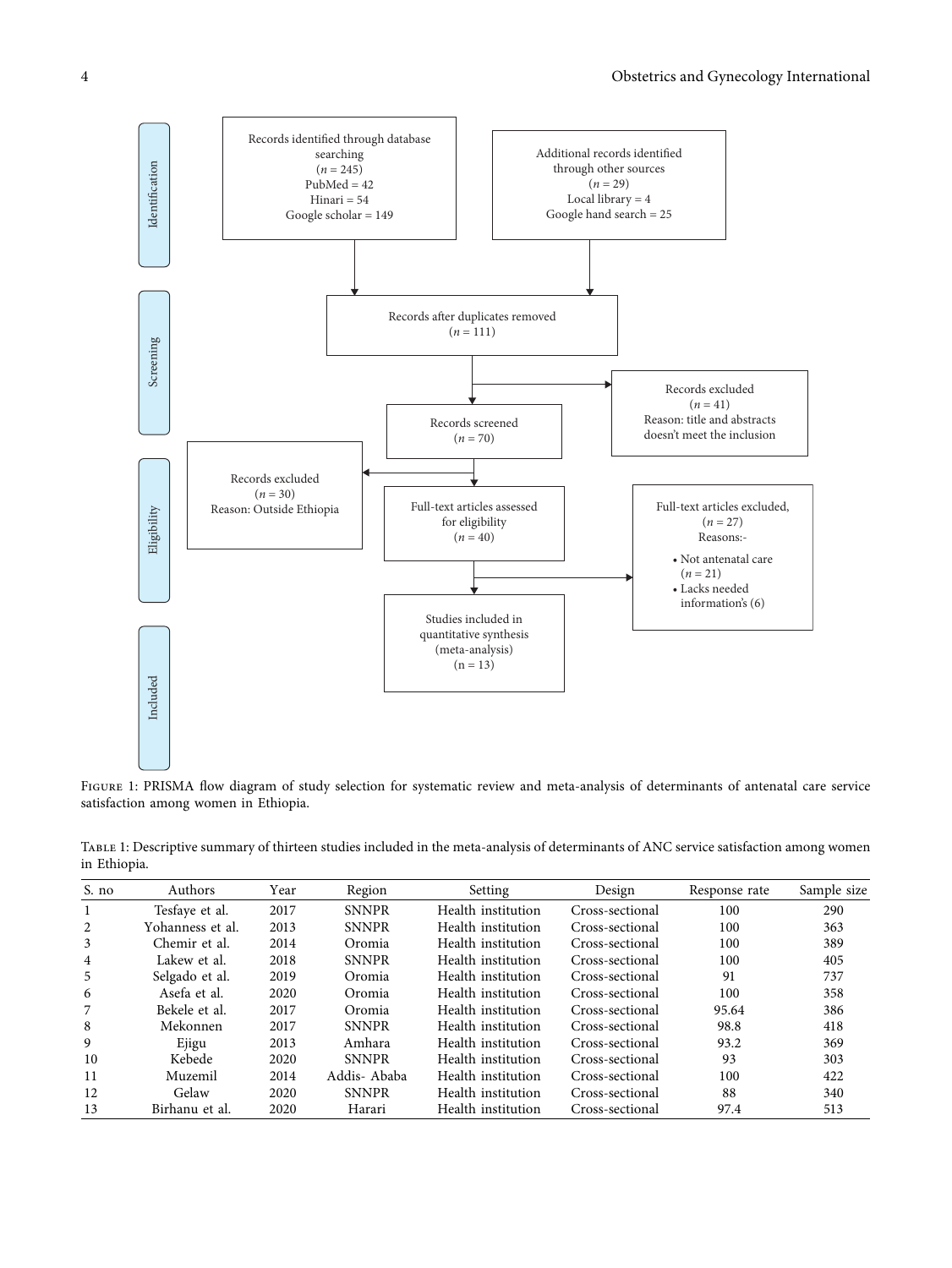<span id="page-4-0"></span>





FIGURE 3: The pooled odds ratio of the association between maternal education and antenatal care service satisfaction among women in Ethiopia.

*3.3.5. Association of Privacy and Antenatal Care Service Satisfaction*. This study measured the association between maintenance of privacy and antenatal care service satisfaction using four studies [\[21](#page-8-0), [23, 26](#page-8-0), [28](#page-9-0)]. And showed that maintenance of privacy was positively associated with antenatal care service satisfaction. The pooled odds ratio displayed that women whose privacy was maintained had 3.91 times (AOR: 3.91, 95%; CI: 1.97–7.77) higher odds of ANC satisfaction compared to those whose their privacy were not maintained. The included studies showed high of heterogeneity ( $I^2 = 90.4\%$  and  $P \le 0.01$ ). Hence, a random effect meta-analysis was employed (Figure [6\)](#page-6-0).

*3.3.6. Association of respect and Antenatal Care Service Satisfaction.* This study also assessed the association between respectful treatment of women and antenatal care service satisfaction using four studies  $[23, 24, 26, 30]$  $[23, 24, 26, 30]$  $[23, 24, 26, 30]$  $[23, 24, 26, 30]$ . The pooled results of this meta-analysis exhibited that respectful treatment of clients was positively associated with antenatal care service satisfaction. The pooled odds ratio showed that women who were treated respectfully had 5.07 times (AOR: 5.07, 95%; CI: 2.34–10.96) higher odds of ANC satisfaction compared to their counterparts. The included studies showed high of heterogeneity  $(I^2 = 81.4\%$  and  $P = 0.001$ ). Hence, a random effect meta-analysis was employed (Figure [7](#page-6-0)).

*3.3.7. Association of Place of Residence and Antenatal Care* Service Satisfaction. This meta-analysis evaluated the associations between place of residence and antenatal care service satisfaction based on four studies  $[21, 23-25]$  $[21, 23-25]$ . The pooled results of the odds ratio revealed the absence of an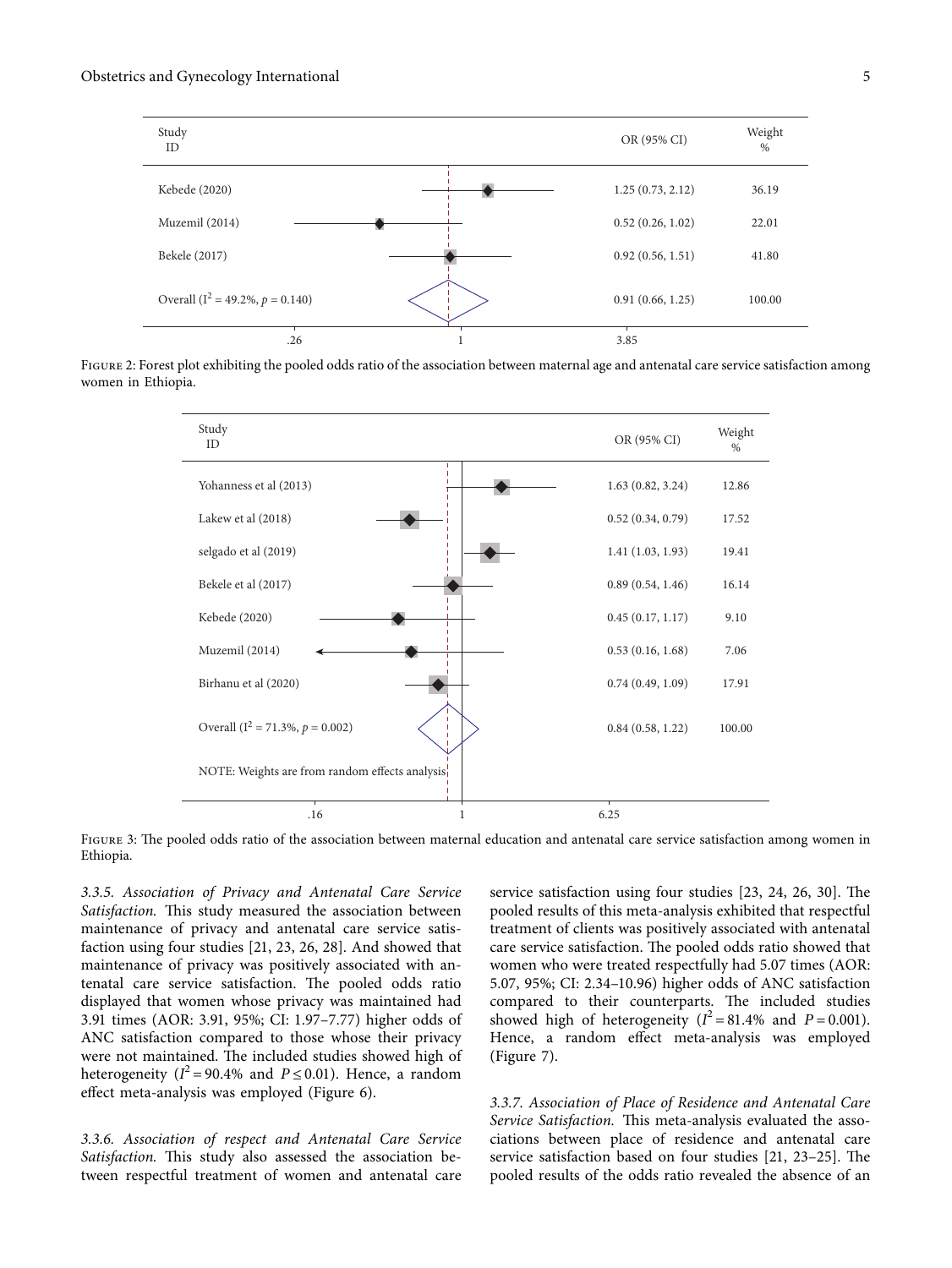<span id="page-5-0"></span>

Figure 4: Forest plot showing the pooled odds ratio of the association of number of antenatal care visit and antenatal care service satisfaction among women in Ethiopia.



FIGURE 5: Forest plot displaying the pooled odds ratio of the association of waiting time and antenatal care service satisfaction among women in Ethiopia.

association between maternal place of residence and antenatal care service satisfaction (AOR: 1.41, 95%; CI: 0.67-2.96). The studies displayed high heterogeneity  $(I^2 = 85.8\%$  and  $P \le 0.01$ ). Hence, a random effect metaanalysis was employed (Figure [8\)](#page-6-0).

*3.3.8. Association of Type of Pregnancy and Antenatal Care Service Satisfaction*. The association between type of pregnancy and ANC service satisfaction was examined using three studies [[18, 24](#page-8-0), [27\]](#page-9-0). The pooled odds ratio exhibited that women who had unplanned pregnancies had 72% time

 $(AOR = 0.28, 95 \text{ CI}: 0.10 - 0.77)$  lower odds of ANC service satisfaction compared to women who had planned pregnancy. The studies demonstrated high heterogeneity  $(I^2 = 92.1\%$  and  $P \le 0.01$ ). Hence, a random effect metaanalysis was employed (Figure [9\)](#page-7-0).

## **4. Discussion**

This meta-analysis assessed factors determining antenatal care service satisfaction among women in Ethiopia. It demonstrates that frequencies of antenatal care visits, waiting time, privacy maintained, respectful treatment of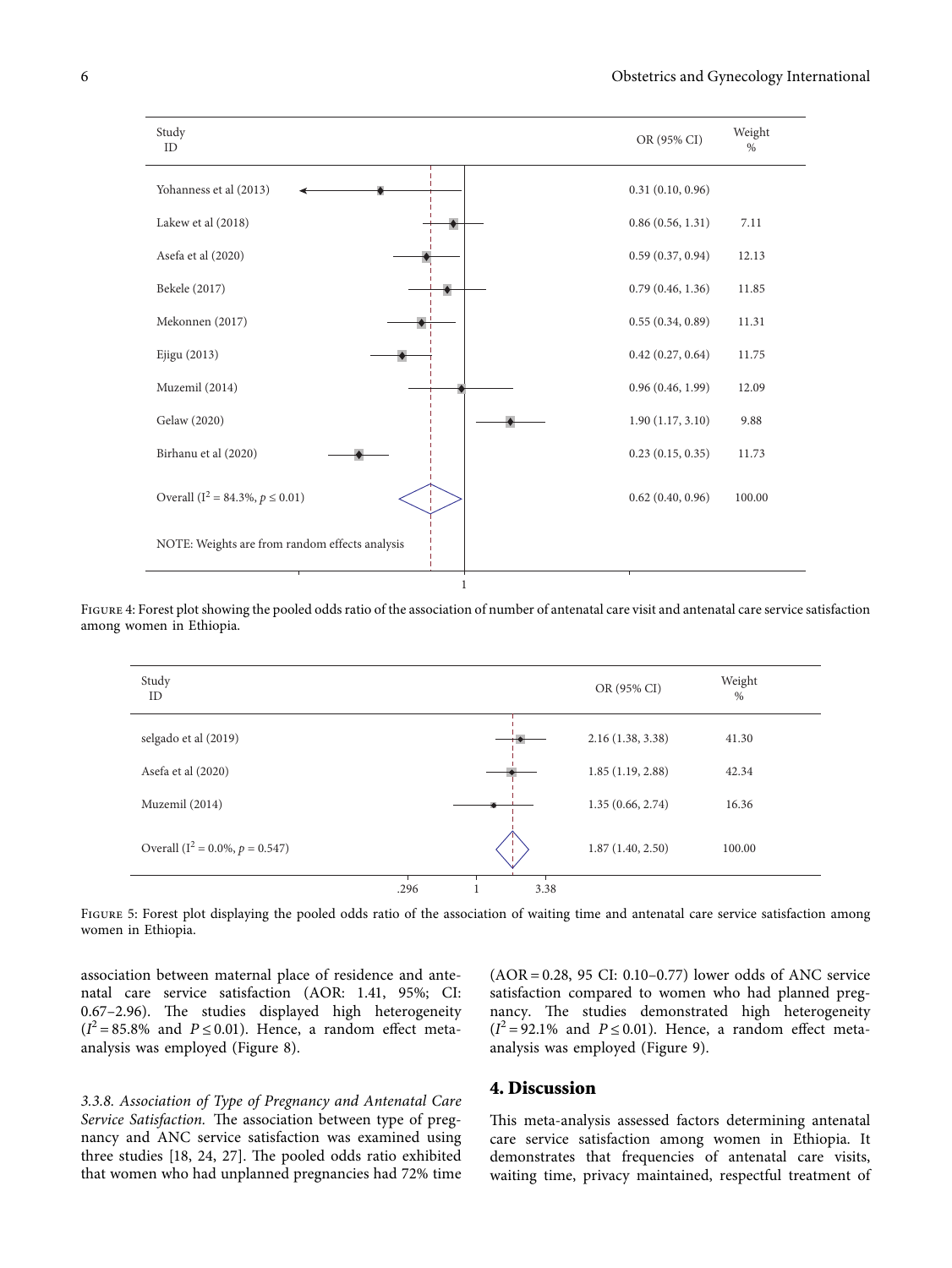## <span id="page-6-0"></span>Obstetrics and Gynecology International 7

| Study<br>ID                                    |                   | OR (95% CI)        | Weight<br>$\%$ |
|------------------------------------------------|-------------------|--------------------|----------------|
| Yohanness et al (2013)                         |                   | 5.44 (2.44, 12.10) | 20.72          |
| Asefa et al (2020)                             |                   | 1.89(1.13, 3.16)   | 24.84          |
| Ejigu (2013)                                   | $\bullet$         | 2.80(2.80, 4.54)   | 27.87          |
| Kebede (2020)                                  | $\leftrightarrow$ | 8.50 (8.50, 18.00) | 26.57          |
| Overall ( $I^2 = 90.4\%$ , $p \le 0.01$ )      |                   | 3.91 (1.97, 7.77)  | 100.00         |
| NOTE: Weights are from random effects analysis |                   |                    |                |

FIGURE 6: The pooled odds ratio of the association of maternal privacy and antenatal care service satisfaction among women in Ethiopia.

| Study<br>ID                                    |               | OR (95% CI)         | Weight<br>$\%$ |
|------------------------------------------------|---------------|---------------------|----------------|
| Yohanness et al (2013)                         |               | 10.08 (3.89, 26.07) | 21.74          |
| selgado et al (2019)                           |               | 6.70(4.54, 9.88)    | 29.98          |
| Asefa et al (2020)                             | $\rightarrow$ | 1.89(1.08, 3.29)    | 27.76          |
| Muzemil (2014)                                 |               | 6.17(2.20, 17.36)   | 20.52          |
| Overall ( $I^2 = 81.4\%$ , $p = 0.001$ )       |               | 5.07 (2.34, 10.96)  | 100.00         |
| NOTE: Weights are from random effects analysis |               |                     |                |
|                                                |               | 26.1                |                |

26.1

FIGURE 7: Forest plot demonstrating the pooled odds ratio of the association of respectful treatment and antenatal care service satisfaction among women in Ethiopia.



Figure 8: Forest plot showing the pooled odds ratio of the association of maternal place of residence and antenatal care service satisfaction among women in Ethiopia.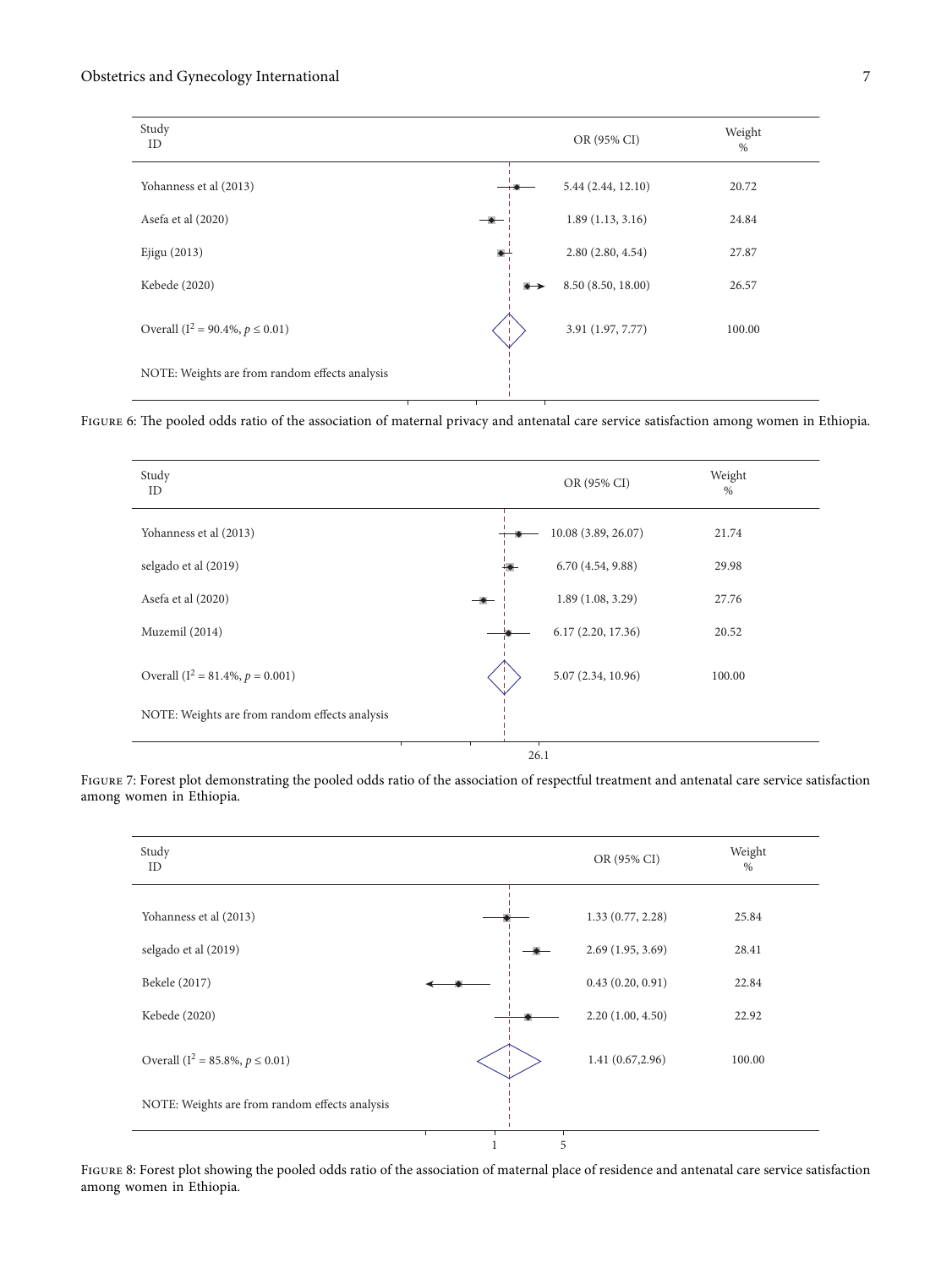<span id="page-7-0"></span>

| Study<br>ID                                    |                   | OR (95% CI)      | Weight<br>$\%$ |
|------------------------------------------------|-------------------|------------------|----------------|
| Tesfaye et al (2017)                           |                   | 0.48(0.29, 0.79) | 33.46          |
| Chemir et al (2014)                            | $\leftrightarrow$ | 0.08(0.04, 0.15) | 31.51          |
| Selgado et al (2019)                           |                   | 0.52(0.37, 0.73) | 35.03          |
| Overall ( $I^2 = 92.1\%$ , $p \le 0.01$ )      |                   | 0.28(0.10, 0.77) | 100.00         |
| NOTE: Weights are from random effects analysis |                   |                  |                |
|                                                | .04               | 25               |                |

Figure 9: Forest plot displaying the association of unplanned pregnancy with antenatal care service satisfaction among women in Ethiopia.

mothers, and pregnancy unplanned were found to determine maternal satisfaction with antenatal care services.

This study found that antenatal care service satisfaction among women having one visit is lower than women having more than one. The awareness of the importance of ANC services may increase with a repeated visits. The service, advice, and building of the relationship between the client and antenatal care providers as the number of visits increases may increase satisfaction with the antenatal care services. Repeated visits may offer women chance to ask her concerns and increase awareness of its importance. Development of a positive relationships between providers and client, increasing client needs, and effective response to this need by the healthcare professional may also increase maternal satisfaction with antenatal care service [[19,](#page-8-0) [29\]](#page-9-0).

This study also indicated that ANC service satisfaction is also influenced by the length of time a woman spent to see a health care providers. In this study, women who waited for <60 minutes to see an antenatal care provider had 1.87 times higher odds of ANC satisfaction compared to women who waited more. The woman may think her time is wasted and she left disregarded when she waited for a long time. This is supported by studies from Myanmar [[31\]](#page-9-0), Ghana [[32](#page-9-0)], Kenya, and Namibia [\[33\]](#page-9-0), which concluded that long waiting time to see the doctor was among the services that reduces client satisfaction. The study also indicated that efficiency of services refers to the promptness of the care given to patients, and short waiting time to see the health care provider was linked with high satisfaction, where the longer waiting time linked with low level of client satisfactions [[34](#page-9-0)].

This meta-analysis also identified that maintenance of privacy and antenatal care service satisfaction has a positive relationship. Women whose privacy is maintained may get the freedom to discuss about her concerns with both a male and female health care providers. However, the presence of another person in the ANC room may make a woman feel unsecured during consultation [[26](#page-8-0), [28](#page-9-0)].

This study revealed that respectful treatment of women has a positive relationship with antenatal care service satisfaction. In this study, women who were treated respectfully had 5.07 times higher odds of ANC satisfaction compared to

their counterparts. The probable explanation is women who feel respected (e.g., greeted warmly and counselled) may think the service/care is good and that may make her to continue to seek health care in the future also. This is supported by a study conducted in Malawi which stated that women will not seek service if she is disrespected [\[35\]](#page-9-0).

This study showed a negative association between antenatal care service satisfaction and unplanned pregnancy. The possible explanation is women who had an unplanned pregnancy may be too sensitive in terms of confidentiality and privacy due to possible stigma if the pregnancy is out of marriage. Women who had an unplanned pregnancy may also experience greater relationship instability than women whose pregnancies were intended [[27](#page-9-0)]. Another possible explanation is women who had an unplanned pregnancy may request termination of pregnancy, which is not supported by Ethiopian abortion laws.

4.1. Limitations of the Study. The presence of high heterogeneity among the included study was sought as a limitation for this study. Absence of data upon requesting the corresponding authors of few articles might affect the results of this study. Due to the absence of primary studies, other regions were not covered in this study. Hence, primary studies aimed to reach those regions are very important.

## **5. Conclusion**

Antenatal care service satisfaction is an indicator of the quality of antenatal care. Low satisfaction or dissatisfaction with the antenatal care services hinder women from going to a health facilities to receive prenatal care. Factors such as decreased frequency of visits, long waiting time to see care, provider, privacy, unmaintained, disrespectful treatment, and pregnancy unplanned cause low satisfaction with antenatal care services. In the future, I hope the findings of this research will lead to improvement of the quality of antenatal care services. If we cannot avoid those factors, antenatal care dissatisfaction will make the women flee the health institutions and we will continue to have low antenatal care utilization.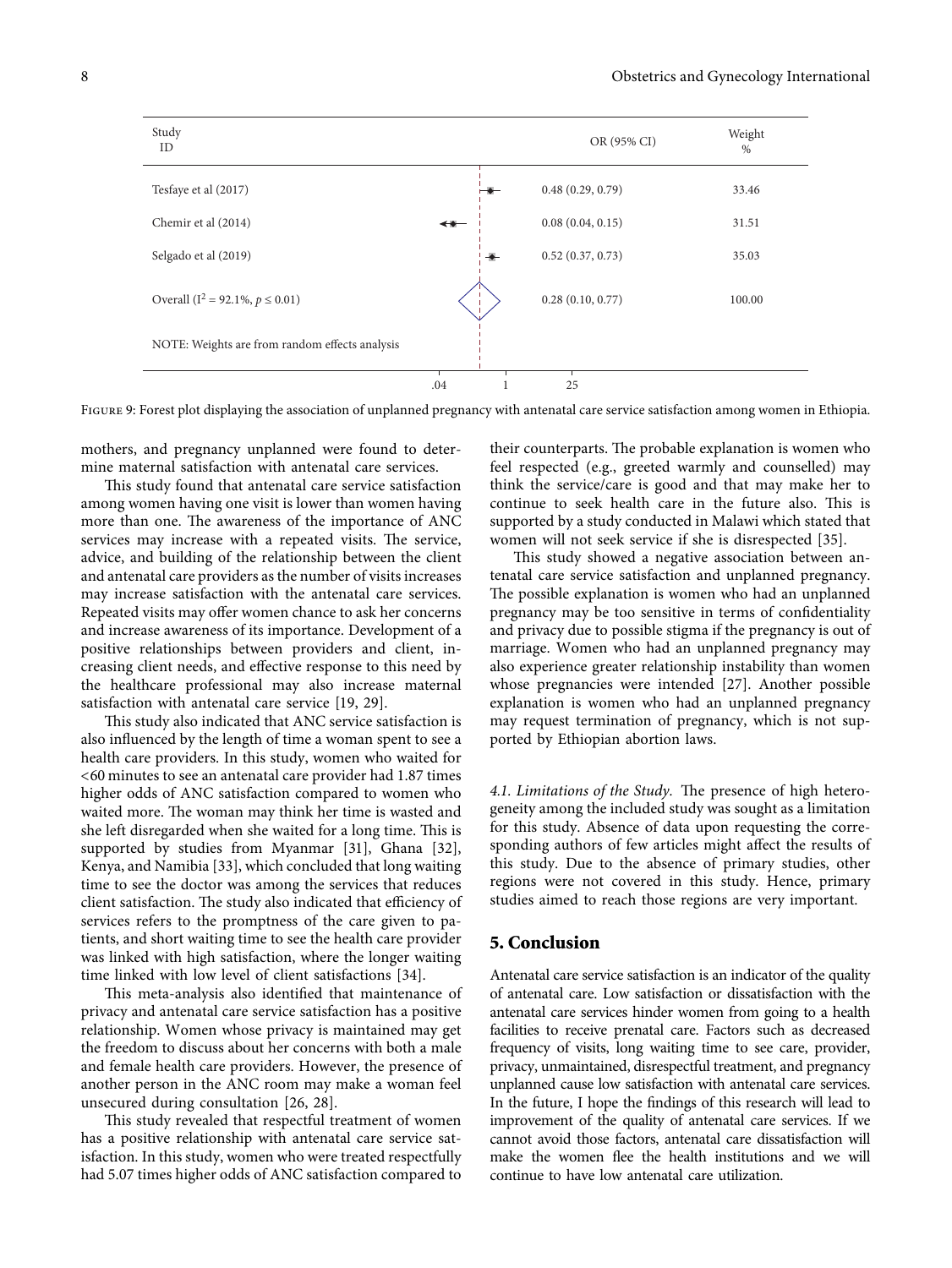<span id="page-8-0"></span>Hence, antenatal care service providers should counsel the women to finish the recommended visits, should treat the mother friendly and respectfully whenever they come for the service. In addition, reproductive health counselling shall be provided to all women of reproductive age to prevent unplanned pregnancy.

## **Data Availability**

The primary data used to support the findings of this study are available from the corresponding author upon reasonable request.

## **Disclosure**

A preprint has previously been published [\[36\]](#page-9-0). No amendment was made to the published protocol.

## **Conflicts of Interest**

The author declares that there are no conflicts of interest.

## **Supplementary Materials**

Additional file 1: a supplementary file. It contains different search strategies used for searching of an articles in databases and gray literature. Additional file 2: report of risk of bias assessment of articles included in the meta-analysis. Additional file 3: report of sensitivity analysis of factors with high heterogeneity . (*[Supplementary Materials](https://downloads.hindawi.com/journals/ogi/2022/9527576.f1.zip)*)

#### **References**

- [1] F. Manzoor, L. Wei, A. Hussain, M. Asif, and S. I. A. Shah, "Patient satisfaction with health care services; an application of physician's behavior as a moderator," *International Journal of Environmental Research and Public Health*, vol. 16, no. 18, p. 3318, 2019.
- [2] K. T. Gashaye, A. T. Tsegaye, G. Shiferaw, A. G. Worku, and S. M. Abebe, "Client satisfaction with existing labor and delivery care and associated factors among mothers who gave birth in university of Gondar teaching hospital; Northwest Ethiopia: institution based cross-sectional study," *PLoS One*, vol. 14, no. 2, Article ID e0210693, 2019.
- [3] A. U. Edaso and G. sebsibe Teshome, "Mothers' satisfaction with delivery services and associated factors at health institutions in west Arsi, Oromia regional state, Ethiopia," *MOJ Womens Heal*, vol. 8, 2019.
- [4] Merriam-Webster, "Maternity," [https://www.merriam](https://www.merriam-webster.com/dictionary/maternity)[webster.com/dictionary/maternity](https://www.merriam-webster.com/dictionary/maternity).
- [5] Acog, "Obstetric case consensus," *Levels of Maternal Care*, pp. e41–55, 2015.
- [6] Who, "Maternity care," 2020, [https://www.who.int/gho/](https://www.who.int/gho/women_and_health/health_interventions/maternity_text/en/) [women\\_and\\_health/health\\_interventions/maternity\\_text/en/](https://www.who.int/gho/women_and_health/health_interventions/maternity_text/en/) .
- [7] H. P. Project, "Respectful maternity care," 2020, [http://www.](http://www.healthpolicyproject.com/index.cfm?ID=topics-RMC) [healthpolicyproject.com/index.cfm?ID=topics-RMC](http://www.healthpolicyproject.com/index.cfm?ID=topics-RMC).
- [8] R. Al-Damen, "Health care service quality and its impact on patient satisfaction "case of Al-bashir hospital," *International Journal of Business and Management*, vol. 12, 2017.
- [9] T. Stepurko, M. Pavlova, and W. Groot, "Overall satisfaction of health care users with the quality of and access to health

care services: a cross-sectional study in six Central and Eastern European countries," *BMC Health Services Research*, vol. 16, no. 1, p. 342, 2016.

- [10] P. mun Lee, P. W. Khong, and D. N. Ghista, "Impact of deficient healthcare service quality," *The TQM Magazine*, vol. 18, 2006.
- [11] Who, "Recommendations on antenatal care for a positive pregnancy experience,," 2016, [https://www.ncbi.nlm.nih.gov/](https://www.ncbi.nlm.nih.gov/books/NBK409110/) [books/NBK409110/.](https://www.ncbi.nlm.nih.gov/books/NBK409110/)<br>[12] Who, "Antenatal
- "Antenatal care," 2020, [https://www.who.int/](https://www.who.int/reproductivehealth/publications/maternal_perinatal_health/ANC_infographics/en/) [reproductivehealth/publications/maternal\\_perinatal\\_health/](https://www.who.int/reproductivehealth/publications/maternal_perinatal_health/ANC_infographics/en/) [ANC\\_infographics/en/.](https://www.who.int/reproductivehealth/publications/maternal_perinatal_health/ANC_infographics/en/)
- [13] Maternal Health Task Force, "Antenatal Care," 2020, [https://](https://www.mhtf.org/topics/antenatal-care/) [www.mhtf.org/topics/antenatal-care/.](https://www.mhtf.org/topics/antenatal-care/)
- [14] "Preferred reporting items for systematic reviews and metaanalyses extension for scoping reviews (PRISMA-ScR)<br>checklist. http://www.prisma-statement.org/Extensions/ http://www.prisma-statement.org/Extensions/ [ScopingReviews.](http://www.prisma-statement.org/Extensions/ScopingReviews)
- [15] T. Jbi, *Checklist for Analytical Cross Sectional Studies*, The Joanna Briggs Institute, Adelaide, Australia.
- [16] JBI, *The Joanna Briggs Institute Critical Appraisal tools for use in JBI Systematic Reviews Checklist for Case Control Studies*, The Joanna Briggs Institute, Adelaide, Australia, 2017.
- [17] J. P. T. Higgins, S. G. Thompson, J. J. Deeks, and D. G. Altman, "Measuring inconsistency in meta-analyses," *BMJ*, vol. 327, no. 7414, pp. 557–560, 2003.
- [18] D. Tesfaye, A. Mokennen, and B. Negesa, "Maternal antenatal care service satisfaction and factors associated with rural health centers, bursa district, sidama zone, southern Ethiopia: a crosssectional study," *Journal of Women's Health Care*, vol. 6, 2017.
- [19] S. Lakew, A. Ankala, and F. Jemal, "Determinants of client satisfaction to skilled antenatal care services at Southwest of Ethiopia: a cross-sectional facility based survey," *BMC Pregnancy and Childbirth*, vol. 18, no. 1, p. 479, 2018.
- [20] K. A. Gelaw and N. A. Gebeyehu, "Maternal satisfaction and associated factors among pregnant women attended at antenatal care service in bedessa health center, wolaita zone, Ethiopia," *Scientific Researches*, vol. 8, pp. 39–44, 2020.
- [21] D. B. Kebede, Y. B. Belachew, D. W. Selbana, and A. B. Gizaw, "Maternal satisfaction with antenatal care and associated factors among pregnant women in hossana town," *International journal of reproductive medicine*, vol. 2020, Article ID 2156347, 8 pages, 2020.
- [22] N. Mekonnen, T. M. Berheto, S. Ololo, and F. Tafese, "Quality of antenatal care services in demba gofa woreda, gamo gofa zone, rural Ethiopia," *Health Science Journal*, vol. 11, 2017.
- [23] B. Yohannes, M. Tarekegn, and W. P. Kumma, "Mothers" utilization of antenatal care and their satisfaction with delivery services in selected public health facilities of wolaita zone, southern Ethiopia," *International Journal of Scientific & Technology Research*, vol. 2, pp. 74–85, 2013.
- [24] M. Selgado, H. Dukele, and D. D. Amamo, "Determinants of focused antenatal care service satisfaction in public health facilities in Ethiopia 2018: a mixed study design," *Journal of Public Health and Epidemiology*, vol. 11, 2019.
- [25] D. Bekele, G. Fissaha, T. Kisi, and T. Meles, "Focused antenatal care service satisfcation and associated factors among pregnant mothrs attending antenatal clinic at Tiyo District, Ethiopia," *International Journal of Library Science and Research*, vol. 3, pp. 116–124, 2016.
- [26] F. Assefa, G. Fikadu, and A. Taye, "Quality of antenatal care at Jimma Medical center, south west Ethiopia," *Ethiopian Journal of Reproductive Health*, vol. 12, 2020.